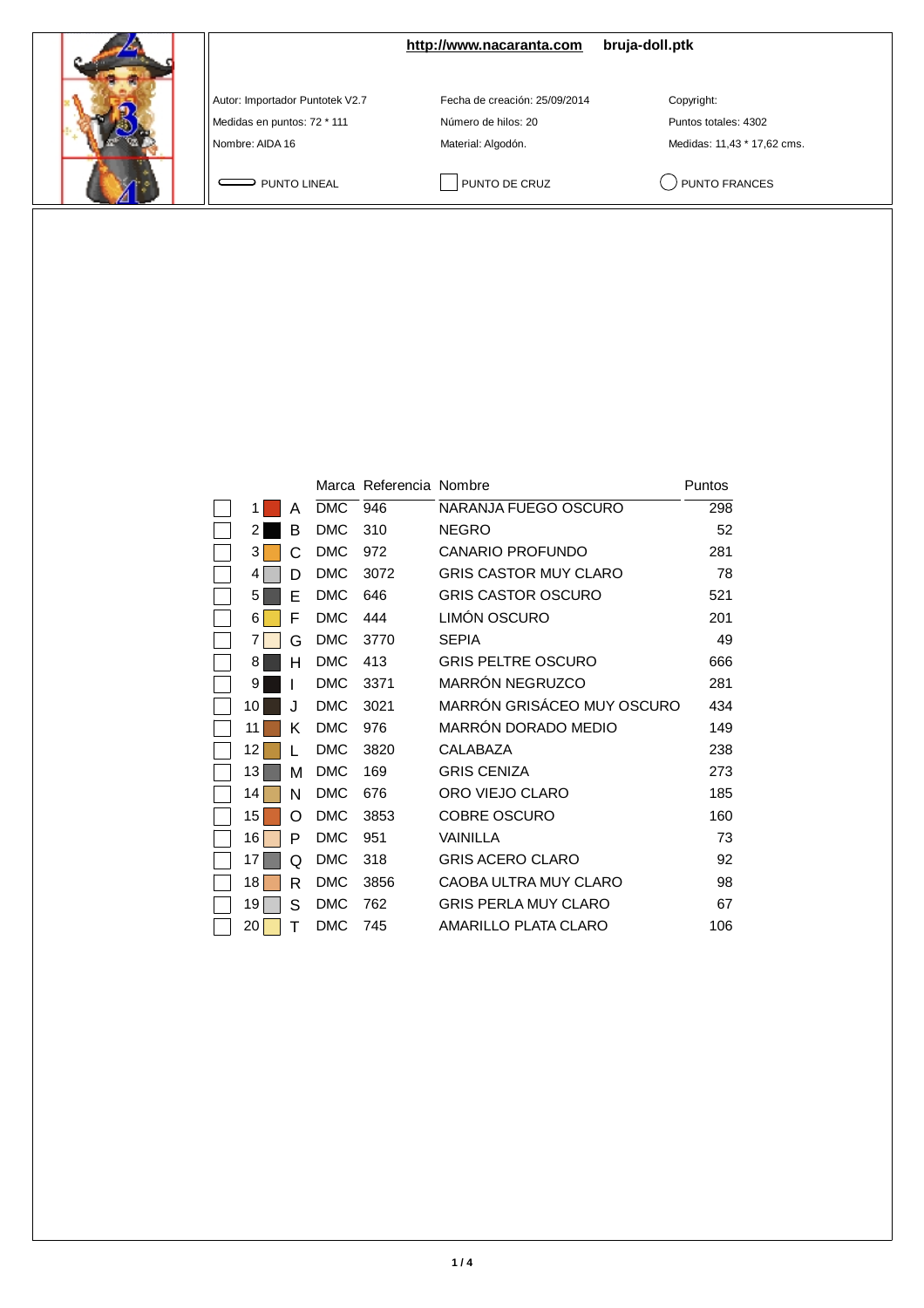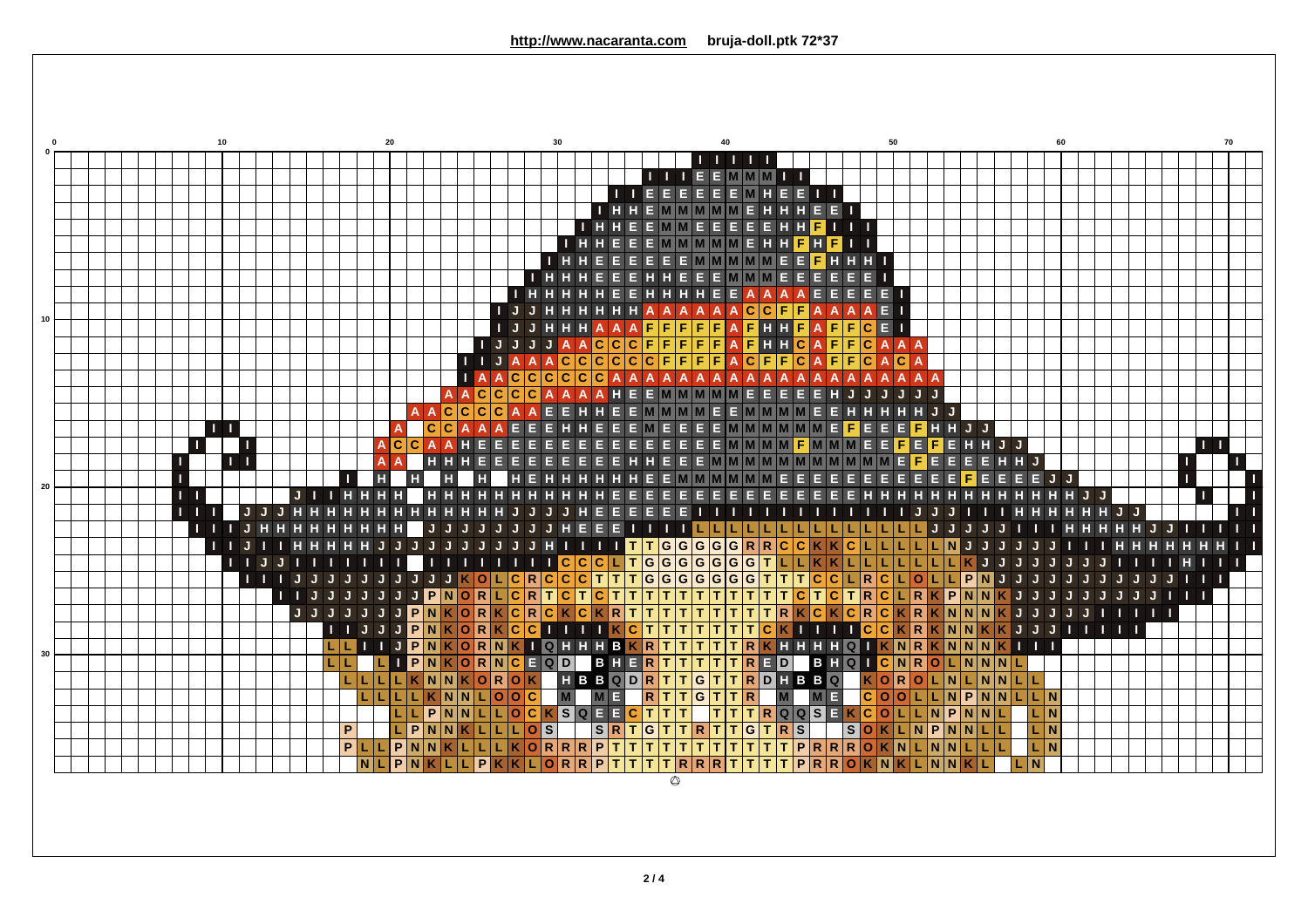| 20<br>60<br>P N L L<br>∣P.<br> T R O A O R T T T R R O L L K <br> K K K L L<br> O R T  <br>T<br>T<br>L N N N L L N<br>PNNLP<br>$K K L L L$<br>KORTTTOOAOOTTRROKLKLKLLNNNL<br>PNNP<br>PPRTRROKLKL<br>$K K L L K K L O R R T R $<br>LKKLNNL<br>M N<br>40<br>N<br>$K$ $K$ $P$<br>KKLLOORROOORROOL<br>NNL<br>l P.<br>$K$ $L$ $N$ $L$ $L$ $N$ $l$<br>A A<br>LLN<br> P<br>$\circ$<br>$\overline{\textsf{O}}$ R<br>R<br>IL.<br>$K\vert N\vert L\vert L\vert N\vert$<br>ACA<br>$\overline{O}$<br>l O<br>$\overline{P}$<br>F<br>$L$ $L$ $N$<br>$\mathbf c$<br>$\mathbf C$<br> c c<br>$\mathbf C$<br>$\mathbf{o}$<br><b>O</b><br>l O<br>N.<br>$\mathbf N$<br>F<br>ACA<br>١N<br>A<br>F<br>F<br>$\mathbf C$<br>$\mathbf C$<br>LILIL<br>IN.<br>LI LI<br>$K$ $K$<br>F<br>F<br>۱C<br>l C<br>LILIL<br>Æ<br>A C C<br>F<br>F<br>NLLLL<br>N<br>N<br>F<br>۱C<br>l C<br>P.<br>F<br>F<br>N<br>∣∆<br>A<br>NNLI<br>F<br>$\mathbf C$<br>l C<br>F<br>A <sub>c</sub><br>N<br>F<br>$\mathbf{C}$<br>$\mathbf{C}$<br>$\mathbf{C}$<br>١c<br>lc.<br>lc.<br>F<br>P<br>N.<br>F<br><b>ACCA</b><br>F<br>F<br>$\mathbf C$<br>LNLN<br>$\overline{P}$<br>$G$ $G$ $G$<br>F.<br>NNNN<br>$K$ $A$<br>$\mathbf{C}$<br>A C<br>P<br>$\Delta$<br>LLN<br>$\overline{A}$<br>$\overline{A}$<br> G <br><b>A E</b> A<br>KKIAC<br>$ {\tt c} {\tt c}$<br> c c c<br><b>IP</b><br>P<br>N N P P<br> N N<br> L L L<br>$\overline{A}$<br> K K <br>K L L L L N<br>$\blacksquare$ A<br>A<br>P<br>KBACCCA<br>DAFCC<br> L L L L<br>$N$ $P$ $P$ $N$ $N$<br> D <br>L L N N N P<br><b>ACFA</b><br><b>A</b><br>50<br>PNNPNNLLNNKLBJACFCA<br><b>NP</b><br><b>AF</b> A<br>DA<br>FF.<br>$L \mid N \mid N$<br>l C<br>LKKKNBJHAF<br>$\overline{\mathbf{c}}$<br>PNNNN<br>F<br>BBBAFFC<br>P<br>A C A<br>$\boxed{N \mid N \mid N \mid N}$<br>$\overline{A}$<br>EF<br>LLKKBJHAFFF<br>$\overline{\mathsf{c}}$<br>NNN<br>EA<br>FFC<br>ACF<br>$L \mid N \mid N \mid N \mid N \mid N \mid N$<br>l C<br>A<br>P<br>$\mathbf{A}$<br>$\overline{A}$<br>BBJJHAF<br>$\overline{F}$<br>$\overline{\mathsf{c}}$<br>$F$ $F$ $F$<br>AFAOO<br>$\mathsf F$<br>BHI<br><b>BBBLL</b><br>$\vert N \vert S \vert N \vert N \vert N \vert N \vert N$<br>$\mathsf{P}$<br> C P<br>F<br>$\overline{A}$<br>HFJAFFFCADKL<br>HEAD<br><b>B</b> DBBJJ<br>$\overline{\mathsf{F}}$<br>$ \mathfrak{c} $<br>H<br>F<br>$N$ $N$ $N$<br>$\mathsf{P}$<br>ACORRO<br> L G N <br>N<br>$\overline{A}$<br>OHHHIIBD<br>BHE<br>JAFAFCAI<br>F<br> c<br>ls l<br> O O G <br>$\overline{A}$<br>I H<br> G N N L <br>P<br>$N$ $N$<br>P<br> O R <br>R<br>$N$ $N$<br>$\mathsf{A}$<br><b>SIBB BEEME</b><br>DDDIBBBMMME<br>$\overline{F}$<br>BAEE<br>$P$ N $P$<br>$G$ GGRRORO<br>$\mathbf{A}$<br>EAA<br>N<br> P <br>$ {\bf c} $<br>$\overline{A}$<br>m<br>$\mathbf{O}$<br>BEF<br>QRGROQRQR<br>A A<br>$S L L L L L R P P N$<br>$\overline{A}$<br>H<br><b>F</b> JIAAA<br>H<br> D <br>н<br>E<br>$\overline{\vert s \vert s}$<br>$O$ RROGGGODDD<br>BEH<br>$L$ s<br>IJHMMM<br>E<br>g.<br>н<br>JJDJI<br>LINPNP<br>$\mathsf{J}$<br>н<br>ΙF<br>$\mathsf{J}$<br>$\overline{\mathsf{J}}$<br>$\bullet$<br>H<br> s <br>E H.<br><b>JDHH</b><br> O O R G R O O S S <br>    J<br>EF<br>Ø<br>I∟IsI<br>HMM<br>H<br><b>FI</b> J<br>$L\vert N\vert P\vert P\vert N$<br>н<br>П<br>60<br>$O$ $R$ $R$ $O$ $G$ $R$ $O$ $S$ $S$<br>$E$ $E$ $E$ $E$<br>ILLNPNP<br> s s <br><b>EQFI</b><br>E<br>B<br>IJ<br>HHE<br>E<br>E<br>Е<br>H<br>IJ<br>н.<br>I H<br>IJ<br>OROGGROS<br>$S$ $S$ $H$<br>BEEF<br>EINNNP<br>F<br><b>H</b><br>E<br>E<br>н<br>H<br>B<br>H H<br>- IE I<br>JFJ<br>IJ<br>B J<br><b>H</b><br>$\overline{\vert s \vert s}$<br>$G$ G $G$ R $K$ A<br> s <br>  <b>H</b> J<br>HH<br>$\bullet$<br><b>JHHEE</b><br>IN<br>N.<br>l F<br>H<br>H<br>EI<br>н<br>н<br>H<br>O C C A S<br>$O$ R R<br> s s<br>$\, {\bf P}$<br>F<br>F<br>l F.<br>D<br>B<br>1 T T<br>OOHAC<br><b>NP</b><br> s s<br>D<br>H<br>$E$ D<br>JDJ<br> D <br>$\boldsymbol{\Phi}$<br>Е<br>JH<br>в<br>E<br>$\mathsf{J}$<br>$\Box$ D<br>HACA<br> S H<br>$E$ <sub>D</sub><br>$\overline{D}$ H<br><b>NNP</b><br>BEE<br>Е<br>F<br>$\mathbf{J}$<br>J.<br>Е<br>EI<br>J<br>JJIIII<br>HACF<br>$\overline{\vert s \vert s}$<br>E.<br>EDJ<br><b>TINNP</b><br>B<br>Е<br>Е<br>E<br>F<br>$\mathbf{A}$<br>н.<br>$\bullet$<br>IJ<br>J.<br>D.<br>$\blacksquare$<br>$\overline{\vert s \vert s}$<br>E<br>IDDDHP<br><b>HAH</b><br>E<br>HJ<br>$\bullet$<br>$E$ <sub>D</sub><br>l F.<br>B<br>Е<br>F<br>$\bf \Phi$<br>Е<br>H<br>A<br>H<br>l D<br>$\overline{\mathsf{D}}$<br>$D$ $\mathbf{H}$<br>H<br>AC<br> s s<br>$\, {\bf B}$<br>F.<br>Е<br>Е<br>D<br>D<br>н<br>$\mathsf{J}$<br>Е<br>IJ<br>н<br>D<br>A<br>D<br><b>BDDDDJD</b><br>DH<br>HACF<br> s s<br>н<br>$J$ $D$ $D$ $D$ $D$ $D$<br><b>HID</b><br>A<br>$\bullet$<br>$\mathsf{J}$<br>D<br> D <br>JJ.<br>70<br>$\overline{D}$<br> s s<br>DH<br>$ S $ H $ B $<br>D<br>H<br>AF<br>- J<br>D<br>$\mathbf{A}$<br>J.<br>l D<br>$\overline{\vert s \vert s}$<br>$\mathbf{L}$<br>F<br>$\overline{\mathsf{s}}$<br>JDHDEIJ<br>$\overline{D}$<br>H<br>$\mathbf{C}$<br>HIJD<br>$J$ D<br> D D <br>  H H<br>J.<br>HJI<br>A<br>$S$ $S$ $S$ $H$ $J$ $D$<br>$\overline{\mathsf{P}}$<br>$\overline{c}$<br> D <br>$\overline{D}$<br>HJD<br>$\vert$ D $\vert$<br>DHID<br>HHGO<br>HAC<br>E E <br>EH<br>H<br>A<br>EE<br>E E E MM E E H E H E H J H J J J J J E<br><b>HHGGOG</b><br>H<br>$\vert$ S<br>$\mathbf{s}$<br>H<br>E<br>$\blacksquare$ |  |  |  |    |  |  |  |  |                         |              |   |  |  |  |  |  |  |  |  |  |  |  |  |  |  |  |  |  |                |  |  |  |  |    |
|-------------------------------------------------------------------------------------------------------------------------------------------------------------------------------------------------------------------------------------------------------------------------------------------------------------------------------------------------------------------------------------------------------------------------------------------------------------------------------------------------------------------------------------------------------------------------------------------------------------------------------------------------------------------------------------------------------------------------------------------------------------------------------------------------------------------------------------------------------------------------------------------------------------------------------------------------------------------------------------------------------------------------------------------------------------------------------------------------------------------------------------------------------------------------------------------------------------------------------------------------------------------------------------------------------------------------------------------------------------------------------------------------------------------------------------------------------------------------------------------------------------------------------------------------------------------------------------------------------------------------------------------------------------------------------------------------------------------------------------------------------------------------------------------------------------------------------------------------------------------------------------------------------------------------------------------------------------------------------------------------------------------------------------------------------------------------------------------------------------------------------------------------------------------------------------------------------------------------------------------------------------------------------------------------------------------------------------------------------------------------------------------------------------------------------------------------------------------------------------------------------------------------------------------------------------------------------------------------------------------------------------------------------------------------------------------------------------------------------------------------------------------------------------------------------------------------------------------------------------------------------------------------------------------------------------------------------------------------------------------------------------------------------------------------------------------------------------------------------------------------------------------------------------------------------------------------------------------------------------------------------------------------------------------------------------------------------------------------------------------------------------------------------------------------------------------------------------------------------------------------------------------------------------------------------------------------------------------------------------------------------------------------------------------------------------------------------------------------------------------------------------------------------------------------------------------------------------------------------------------------------------------------------------------------------------------------------------------------------------------------------------------------------------------------------------------------------------------------------------------------------------------------------------------------------------------------------------------------------------------------------------------------------------------------------------------------------------------------------------------------------------------------------------------------------------------------------------------------------------------------------------------------------------------------------------------------------------------------------------------------------------------------------------------------------------------------------------------------------------------------------------------------------------------------------------------------------------------------------------------------------------------------------------------------------------------------------------------------------------------------------------------------------------------------------------------------------------------------------------------------------------------------------------------------------------------------------------------------------------------------------------------------------------------------------------------------------------------------------|--|--|--|----|--|--|--|--|-------------------------|--------------|---|--|--|--|--|--|--|--|--|--|--|--|--|--|--|--|--|--|----------------|--|--|--|--|----|
|                                                                                                                                                                                                                                                                                                                                                                                                                                                                                                                                                                                                                                                                                                                                                                                                                                                                                                                                                                                                                                                                                                                                                                                                                                                                                                                                                                                                                                                                                                                                                                                                                                                                                                                                                                                                                                                                                                                                                                                                                                                                                                                                                                                                                                                                                                                                                                                                                                                                                                                                                                                                                                                                                                                                                                                                                                                                                                                                                                                                                                                                                                                                                                                                                                                                                                                                                                                                                                                                                                                                                                                                                                                                                                                                                                                                                                                                                                                                                                                                                                                                                                                                                                                                                                                                                                                                                                                                                                                                                                                                                                                                                                                                                                                                                                                                                                                                                                                                                                                                                                                                                                                                                                                                                                                                                                                                                       |  |  |  | 10 |  |  |  |  |                         |              |   |  |  |  |  |  |  |  |  |  |  |  |  |  |  |  |  |  |                |  |  |  |  | 70 |
|                                                                                                                                                                                                                                                                                                                                                                                                                                                                                                                                                                                                                                                                                                                                                                                                                                                                                                                                                                                                                                                                                                                                                                                                                                                                                                                                                                                                                                                                                                                                                                                                                                                                                                                                                                                                                                                                                                                                                                                                                                                                                                                                                                                                                                                                                                                                                                                                                                                                                                                                                                                                                                                                                                                                                                                                                                                                                                                                                                                                                                                                                                                                                                                                                                                                                                                                                                                                                                                                                                                                                                                                                                                                                                                                                                                                                                                                                                                                                                                                                                                                                                                                                                                                                                                                                                                                                                                                                                                                                                                                                                                                                                                                                                                                                                                                                                                                                                                                                                                                                                                                                                                                                                                                                                                                                                                                                       |  |  |  |    |  |  |  |  |                         |              |   |  |  |  |  |  |  |  |  |  |  |  |  |  |  |  |  |  |                |  |  |  |  |    |
|                                                                                                                                                                                                                                                                                                                                                                                                                                                                                                                                                                                                                                                                                                                                                                                                                                                                                                                                                                                                                                                                                                                                                                                                                                                                                                                                                                                                                                                                                                                                                                                                                                                                                                                                                                                                                                                                                                                                                                                                                                                                                                                                                                                                                                                                                                                                                                                                                                                                                                                                                                                                                                                                                                                                                                                                                                                                                                                                                                                                                                                                                                                                                                                                                                                                                                                                                                                                                                                                                                                                                                                                                                                                                                                                                                                                                                                                                                                                                                                                                                                                                                                                                                                                                                                                                                                                                                                                                                                                                                                                                                                                                                                                                                                                                                                                                                                                                                                                                                                                                                                                                                                                                                                                                                                                                                                                                       |  |  |  |    |  |  |  |  |                         |              |   |  |  |  |  |  |  |  |  |  |  |  |  |  |  |  |  |  |                |  |  |  |  |    |
|                                                                                                                                                                                                                                                                                                                                                                                                                                                                                                                                                                                                                                                                                                                                                                                                                                                                                                                                                                                                                                                                                                                                                                                                                                                                                                                                                                                                                                                                                                                                                                                                                                                                                                                                                                                                                                                                                                                                                                                                                                                                                                                                                                                                                                                                                                                                                                                                                                                                                                                                                                                                                                                                                                                                                                                                                                                                                                                                                                                                                                                                                                                                                                                                                                                                                                                                                                                                                                                                                                                                                                                                                                                                                                                                                                                                                                                                                                                                                                                                                                                                                                                                                                                                                                                                                                                                                                                                                                                                                                                                                                                                                                                                                                                                                                                                                                                                                                                                                                                                                                                                                                                                                                                                                                                                                                                                                       |  |  |  |    |  |  |  |  |                         |              |   |  |  |  |  |  |  |  |  |  |  |  |  |  |  |  |  |  |                |  |  |  |  |    |
|                                                                                                                                                                                                                                                                                                                                                                                                                                                                                                                                                                                                                                                                                                                                                                                                                                                                                                                                                                                                                                                                                                                                                                                                                                                                                                                                                                                                                                                                                                                                                                                                                                                                                                                                                                                                                                                                                                                                                                                                                                                                                                                                                                                                                                                                                                                                                                                                                                                                                                                                                                                                                                                                                                                                                                                                                                                                                                                                                                                                                                                                                                                                                                                                                                                                                                                                                                                                                                                                                                                                                                                                                                                                                                                                                                                                                                                                                                                                                                                                                                                                                                                                                                                                                                                                                                                                                                                                                                                                                                                                                                                                                                                                                                                                                                                                                                                                                                                                                                                                                                                                                                                                                                                                                                                                                                                                                       |  |  |  |    |  |  |  |  |                         |              |   |  |  |  |  |  |  |  |  |  |  |  |  |  |  |  |  |  |                |  |  |  |  |    |
|                                                                                                                                                                                                                                                                                                                                                                                                                                                                                                                                                                                                                                                                                                                                                                                                                                                                                                                                                                                                                                                                                                                                                                                                                                                                                                                                                                                                                                                                                                                                                                                                                                                                                                                                                                                                                                                                                                                                                                                                                                                                                                                                                                                                                                                                                                                                                                                                                                                                                                                                                                                                                                                                                                                                                                                                                                                                                                                                                                                                                                                                                                                                                                                                                                                                                                                                                                                                                                                                                                                                                                                                                                                                                                                                                                                                                                                                                                                                                                                                                                                                                                                                                                                                                                                                                                                                                                                                                                                                                                                                                                                                                                                                                                                                                                                                                                                                                                                                                                                                                                                                                                                                                                                                                                                                                                                                                       |  |  |  |    |  |  |  |  |                         |              |   |  |  |  |  |  |  |  |  |  |  |  |  |  |  |  |  |  |                |  |  |  |  |    |
|                                                                                                                                                                                                                                                                                                                                                                                                                                                                                                                                                                                                                                                                                                                                                                                                                                                                                                                                                                                                                                                                                                                                                                                                                                                                                                                                                                                                                                                                                                                                                                                                                                                                                                                                                                                                                                                                                                                                                                                                                                                                                                                                                                                                                                                                                                                                                                                                                                                                                                                                                                                                                                                                                                                                                                                                                                                                                                                                                                                                                                                                                                                                                                                                                                                                                                                                                                                                                                                                                                                                                                                                                                                                                                                                                                                                                                                                                                                                                                                                                                                                                                                                                                                                                                                                                                                                                                                                                                                                                                                                                                                                                                                                                                                                                                                                                                                                                                                                                                                                                                                                                                                                                                                                                                                                                                                                                       |  |  |  |    |  |  |  |  |                         |              |   |  |  |  |  |  |  |  |  |  |  |  |  |  |  |  |  |  |                |  |  |  |  |    |
|                                                                                                                                                                                                                                                                                                                                                                                                                                                                                                                                                                                                                                                                                                                                                                                                                                                                                                                                                                                                                                                                                                                                                                                                                                                                                                                                                                                                                                                                                                                                                                                                                                                                                                                                                                                                                                                                                                                                                                                                                                                                                                                                                                                                                                                                                                                                                                                                                                                                                                                                                                                                                                                                                                                                                                                                                                                                                                                                                                                                                                                                                                                                                                                                                                                                                                                                                                                                                                                                                                                                                                                                                                                                                                                                                                                                                                                                                                                                                                                                                                                                                                                                                                                                                                                                                                                                                                                                                                                                                                                                                                                                                                                                                                                                                                                                                                                                                                                                                                                                                                                                                                                                                                                                                                                                                                                                                       |  |  |  |    |  |  |  |  |                         |              |   |  |  |  |  |  |  |  |  |  |  |  |  |  |  |  |  |  |                |  |  |  |  |    |
|                                                                                                                                                                                                                                                                                                                                                                                                                                                                                                                                                                                                                                                                                                                                                                                                                                                                                                                                                                                                                                                                                                                                                                                                                                                                                                                                                                                                                                                                                                                                                                                                                                                                                                                                                                                                                                                                                                                                                                                                                                                                                                                                                                                                                                                                                                                                                                                                                                                                                                                                                                                                                                                                                                                                                                                                                                                                                                                                                                                                                                                                                                                                                                                                                                                                                                                                                                                                                                                                                                                                                                                                                                                                                                                                                                                                                                                                                                                                                                                                                                                                                                                                                                                                                                                                                                                                                                                                                                                                                                                                                                                                                                                                                                                                                                                                                                                                                                                                                                                                                                                                                                                                                                                                                                                                                                                                                       |  |  |  |    |  |  |  |  |                         |              |   |  |  |  |  |  |  |  |  |  |  |  |  |  |  |  |  |  |                |  |  |  |  |    |
|                                                                                                                                                                                                                                                                                                                                                                                                                                                                                                                                                                                                                                                                                                                                                                                                                                                                                                                                                                                                                                                                                                                                                                                                                                                                                                                                                                                                                                                                                                                                                                                                                                                                                                                                                                                                                                                                                                                                                                                                                                                                                                                                                                                                                                                                                                                                                                                                                                                                                                                                                                                                                                                                                                                                                                                                                                                                                                                                                                                                                                                                                                                                                                                                                                                                                                                                                                                                                                                                                                                                                                                                                                                                                                                                                                                                                                                                                                                                                                                                                                                                                                                                                                                                                                                                                                                                                                                                                                                                                                                                                                                                                                                                                                                                                                                                                                                                                                                                                                                                                                                                                                                                                                                                                                                                                                                                                       |  |  |  |    |  |  |  |  |                         |              |   |  |  |  |  |  |  |  |  |  |  |  |  |  |  |  |  |  |                |  |  |  |  |    |
|                                                                                                                                                                                                                                                                                                                                                                                                                                                                                                                                                                                                                                                                                                                                                                                                                                                                                                                                                                                                                                                                                                                                                                                                                                                                                                                                                                                                                                                                                                                                                                                                                                                                                                                                                                                                                                                                                                                                                                                                                                                                                                                                                                                                                                                                                                                                                                                                                                                                                                                                                                                                                                                                                                                                                                                                                                                                                                                                                                                                                                                                                                                                                                                                                                                                                                                                                                                                                                                                                                                                                                                                                                                                                                                                                                                                                                                                                                                                                                                                                                                                                                                                                                                                                                                                                                                                                                                                                                                                                                                                                                                                                                                                                                                                                                                                                                                                                                                                                                                                                                                                                                                                                                                                                                                                                                                                                       |  |  |  |    |  |  |  |  |                         |              |   |  |  |  |  |  |  |  |  |  |  |  |  |  |  |  |  |  |                |  |  |  |  |    |
|                                                                                                                                                                                                                                                                                                                                                                                                                                                                                                                                                                                                                                                                                                                                                                                                                                                                                                                                                                                                                                                                                                                                                                                                                                                                                                                                                                                                                                                                                                                                                                                                                                                                                                                                                                                                                                                                                                                                                                                                                                                                                                                                                                                                                                                                                                                                                                                                                                                                                                                                                                                                                                                                                                                                                                                                                                                                                                                                                                                                                                                                                                                                                                                                                                                                                                                                                                                                                                                                                                                                                                                                                                                                                                                                                                                                                                                                                                                                                                                                                                                                                                                                                                                                                                                                                                                                                                                                                                                                                                                                                                                                                                                                                                                                                                                                                                                                                                                                                                                                                                                                                                                                                                                                                                                                                                                                                       |  |  |  |    |  |  |  |  |                         |              |   |  |  |  |  |  |  |  |  |  |  |  |  |  |  |  |  |  |                |  |  |  |  |    |
|                                                                                                                                                                                                                                                                                                                                                                                                                                                                                                                                                                                                                                                                                                                                                                                                                                                                                                                                                                                                                                                                                                                                                                                                                                                                                                                                                                                                                                                                                                                                                                                                                                                                                                                                                                                                                                                                                                                                                                                                                                                                                                                                                                                                                                                                                                                                                                                                                                                                                                                                                                                                                                                                                                                                                                                                                                                                                                                                                                                                                                                                                                                                                                                                                                                                                                                                                                                                                                                                                                                                                                                                                                                                                                                                                                                                                                                                                                                                                                                                                                                                                                                                                                                                                                                                                                                                                                                                                                                                                                                                                                                                                                                                                                                                                                                                                                                                                                                                                                                                                                                                                                                                                                                                                                                                                                                                                       |  |  |  |    |  |  |  |  |                         |              |   |  |  |  |  |  |  |  |  |  |  |  |  |  |  |  |  |  |                |  |  |  |  |    |
|                                                                                                                                                                                                                                                                                                                                                                                                                                                                                                                                                                                                                                                                                                                                                                                                                                                                                                                                                                                                                                                                                                                                                                                                                                                                                                                                                                                                                                                                                                                                                                                                                                                                                                                                                                                                                                                                                                                                                                                                                                                                                                                                                                                                                                                                                                                                                                                                                                                                                                                                                                                                                                                                                                                                                                                                                                                                                                                                                                                                                                                                                                                                                                                                                                                                                                                                                                                                                                                                                                                                                                                                                                                                                                                                                                                                                                                                                                                                                                                                                                                                                                                                                                                                                                                                                                                                                                                                                                                                                                                                                                                                                                                                                                                                                                                                                                                                                                                                                                                                                                                                                                                                                                                                                                                                                                                                                       |  |  |  |    |  |  |  |  |                         |              |   |  |  |  |  |  |  |  |  |  |  |  |  |  |  |  |  |  |                |  |  |  |  |    |
|                                                                                                                                                                                                                                                                                                                                                                                                                                                                                                                                                                                                                                                                                                                                                                                                                                                                                                                                                                                                                                                                                                                                                                                                                                                                                                                                                                                                                                                                                                                                                                                                                                                                                                                                                                                                                                                                                                                                                                                                                                                                                                                                                                                                                                                                                                                                                                                                                                                                                                                                                                                                                                                                                                                                                                                                                                                                                                                                                                                                                                                                                                                                                                                                                                                                                                                                                                                                                                                                                                                                                                                                                                                                                                                                                                                                                                                                                                                                                                                                                                                                                                                                                                                                                                                                                                                                                                                                                                                                                                                                                                                                                                                                                                                                                                                                                                                                                                                                                                                                                                                                                                                                                                                                                                                                                                                                                       |  |  |  |    |  |  |  |  |                         |              |   |  |  |  |  |  |  |  |  |  |  |  |  |  |  |  |  |  |                |  |  |  |  |    |
|                                                                                                                                                                                                                                                                                                                                                                                                                                                                                                                                                                                                                                                                                                                                                                                                                                                                                                                                                                                                                                                                                                                                                                                                                                                                                                                                                                                                                                                                                                                                                                                                                                                                                                                                                                                                                                                                                                                                                                                                                                                                                                                                                                                                                                                                                                                                                                                                                                                                                                                                                                                                                                                                                                                                                                                                                                                                                                                                                                                                                                                                                                                                                                                                                                                                                                                                                                                                                                                                                                                                                                                                                                                                                                                                                                                                                                                                                                                                                                                                                                                                                                                                                                                                                                                                                                                                                                                                                                                                                                                                                                                                                                                                                                                                                                                                                                                                                                                                                                                                                                                                                                                                                                                                                                                                                                                                                       |  |  |  |    |  |  |  |  |                         |              |   |  |  |  |  |  |  |  |  |  |  |  |  |  |  |  |  |  |                |  |  |  |  |    |
|                                                                                                                                                                                                                                                                                                                                                                                                                                                                                                                                                                                                                                                                                                                                                                                                                                                                                                                                                                                                                                                                                                                                                                                                                                                                                                                                                                                                                                                                                                                                                                                                                                                                                                                                                                                                                                                                                                                                                                                                                                                                                                                                                                                                                                                                                                                                                                                                                                                                                                                                                                                                                                                                                                                                                                                                                                                                                                                                                                                                                                                                                                                                                                                                                                                                                                                                                                                                                                                                                                                                                                                                                                                                                                                                                                                                                                                                                                                                                                                                                                                                                                                                                                                                                                                                                                                                                                                                                                                                                                                                                                                                                                                                                                                                                                                                                                                                                                                                                                                                                                                                                                                                                                                                                                                                                                                                                       |  |  |  |    |  |  |  |  |                         |              |   |  |  |  |  |  |  |  |  |  |  |  |  |  |  |  |  |  |                |  |  |  |  |    |
|                                                                                                                                                                                                                                                                                                                                                                                                                                                                                                                                                                                                                                                                                                                                                                                                                                                                                                                                                                                                                                                                                                                                                                                                                                                                                                                                                                                                                                                                                                                                                                                                                                                                                                                                                                                                                                                                                                                                                                                                                                                                                                                                                                                                                                                                                                                                                                                                                                                                                                                                                                                                                                                                                                                                                                                                                                                                                                                                                                                                                                                                                                                                                                                                                                                                                                                                                                                                                                                                                                                                                                                                                                                                                                                                                                                                                                                                                                                                                                                                                                                                                                                                                                                                                                                                                                                                                                                                                                                                                                                                                                                                                                                                                                                                                                                                                                                                                                                                                                                                                                                                                                                                                                                                                                                                                                                                                       |  |  |  |    |  |  |  |  |                         |              |   |  |  |  |  |  |  |  |  |  |  |  |  |  |  |  |  |  |                |  |  |  |  |    |
|                                                                                                                                                                                                                                                                                                                                                                                                                                                                                                                                                                                                                                                                                                                                                                                                                                                                                                                                                                                                                                                                                                                                                                                                                                                                                                                                                                                                                                                                                                                                                                                                                                                                                                                                                                                                                                                                                                                                                                                                                                                                                                                                                                                                                                                                                                                                                                                                                                                                                                                                                                                                                                                                                                                                                                                                                                                                                                                                                                                                                                                                                                                                                                                                                                                                                                                                                                                                                                                                                                                                                                                                                                                                                                                                                                                                                                                                                                                                                                                                                                                                                                                                                                                                                                                                                                                                                                                                                                                                                                                                                                                                                                                                                                                                                                                                                                                                                                                                                                                                                                                                                                                                                                                                                                                                                                                                                       |  |  |  |    |  |  |  |  |                         |              |   |  |  |  |  |  |  |  |  |  |  |  |  |  |  |  |  |  |                |  |  |  |  |    |
|                                                                                                                                                                                                                                                                                                                                                                                                                                                                                                                                                                                                                                                                                                                                                                                                                                                                                                                                                                                                                                                                                                                                                                                                                                                                                                                                                                                                                                                                                                                                                                                                                                                                                                                                                                                                                                                                                                                                                                                                                                                                                                                                                                                                                                                                                                                                                                                                                                                                                                                                                                                                                                                                                                                                                                                                                                                                                                                                                                                                                                                                                                                                                                                                                                                                                                                                                                                                                                                                                                                                                                                                                                                                                                                                                                                                                                                                                                                                                                                                                                                                                                                                                                                                                                                                                                                                                                                                                                                                                                                                                                                                                                                                                                                                                                                                                                                                                                                                                                                                                                                                                                                                                                                                                                                                                                                                                       |  |  |  |    |  |  |  |  |                         |              |   |  |  |  |  |  |  |  |  |  |  |  |  |  |  |  |  |  |                |  |  |  |  |    |
|                                                                                                                                                                                                                                                                                                                                                                                                                                                                                                                                                                                                                                                                                                                                                                                                                                                                                                                                                                                                                                                                                                                                                                                                                                                                                                                                                                                                                                                                                                                                                                                                                                                                                                                                                                                                                                                                                                                                                                                                                                                                                                                                                                                                                                                                                                                                                                                                                                                                                                                                                                                                                                                                                                                                                                                                                                                                                                                                                                                                                                                                                                                                                                                                                                                                                                                                                                                                                                                                                                                                                                                                                                                                                                                                                                                                                                                                                                                                                                                                                                                                                                                                                                                                                                                                                                                                                                                                                                                                                                                                                                                                                                                                                                                                                                                                                                                                                                                                                                                                                                                                                                                                                                                                                                                                                                                                                       |  |  |  |    |  |  |  |  |                         |              |   |  |  |  |  |  |  |  |  |  |  |  |  |  |  |  |  |  |                |  |  |  |  |    |
|                                                                                                                                                                                                                                                                                                                                                                                                                                                                                                                                                                                                                                                                                                                                                                                                                                                                                                                                                                                                                                                                                                                                                                                                                                                                                                                                                                                                                                                                                                                                                                                                                                                                                                                                                                                                                                                                                                                                                                                                                                                                                                                                                                                                                                                                                                                                                                                                                                                                                                                                                                                                                                                                                                                                                                                                                                                                                                                                                                                                                                                                                                                                                                                                                                                                                                                                                                                                                                                                                                                                                                                                                                                                                                                                                                                                                                                                                                                                                                                                                                                                                                                                                                                                                                                                                                                                                                                                                                                                                                                                                                                                                                                                                                                                                                                                                                                                                                                                                                                                                                                                                                                                                                                                                                                                                                                                                       |  |  |  |    |  |  |  |  |                         |              |   |  |  |  |  |  |  |  |  |  |  |  |  |  |  |  |  |  |                |  |  |  |  |    |
|                                                                                                                                                                                                                                                                                                                                                                                                                                                                                                                                                                                                                                                                                                                                                                                                                                                                                                                                                                                                                                                                                                                                                                                                                                                                                                                                                                                                                                                                                                                                                                                                                                                                                                                                                                                                                                                                                                                                                                                                                                                                                                                                                                                                                                                                                                                                                                                                                                                                                                                                                                                                                                                                                                                                                                                                                                                                                                                                                                                                                                                                                                                                                                                                                                                                                                                                                                                                                                                                                                                                                                                                                                                                                                                                                                                                                                                                                                                                                                                                                                                                                                                                                                                                                                                                                                                                                                                                                                                                                                                                                                                                                                                                                                                                                                                                                                                                                                                                                                                                                                                                                                                                                                                                                                                                                                                                                       |  |  |  |    |  |  |  |  |                         |              |   |  |  |  |  |  |  |  |  |  |  |  |  |  |  |  |  |  |                |  |  |  |  |    |
|                                                                                                                                                                                                                                                                                                                                                                                                                                                                                                                                                                                                                                                                                                                                                                                                                                                                                                                                                                                                                                                                                                                                                                                                                                                                                                                                                                                                                                                                                                                                                                                                                                                                                                                                                                                                                                                                                                                                                                                                                                                                                                                                                                                                                                                                                                                                                                                                                                                                                                                                                                                                                                                                                                                                                                                                                                                                                                                                                                                                                                                                                                                                                                                                                                                                                                                                                                                                                                                                                                                                                                                                                                                                                                                                                                                                                                                                                                                                                                                                                                                                                                                                                                                                                                                                                                                                                                                                                                                                                                                                                                                                                                                                                                                                                                                                                                                                                                                                                                                                                                                                                                                                                                                                                                                                                                                                                       |  |  |  |    |  |  |  |  |                         |              |   |  |  |  |  |  |  |  |  |  |  |  |  |  |  |  |  |  |                |  |  |  |  |    |
|                                                                                                                                                                                                                                                                                                                                                                                                                                                                                                                                                                                                                                                                                                                                                                                                                                                                                                                                                                                                                                                                                                                                                                                                                                                                                                                                                                                                                                                                                                                                                                                                                                                                                                                                                                                                                                                                                                                                                                                                                                                                                                                                                                                                                                                                                                                                                                                                                                                                                                                                                                                                                                                                                                                                                                                                                                                                                                                                                                                                                                                                                                                                                                                                                                                                                                                                                                                                                                                                                                                                                                                                                                                                                                                                                                                                                                                                                                                                                                                                                                                                                                                                                                                                                                                                                                                                                                                                                                                                                                                                                                                                                                                                                                                                                                                                                                                                                                                                                                                                                                                                                                                                                                                                                                                                                                                                                       |  |  |  |    |  |  |  |  |                         |              |   |  |  |  |  |  |  |  |  |  |  |  |  |  |  |  |  |  |                |  |  |  |  |    |
|                                                                                                                                                                                                                                                                                                                                                                                                                                                                                                                                                                                                                                                                                                                                                                                                                                                                                                                                                                                                                                                                                                                                                                                                                                                                                                                                                                                                                                                                                                                                                                                                                                                                                                                                                                                                                                                                                                                                                                                                                                                                                                                                                                                                                                                                                                                                                                                                                                                                                                                                                                                                                                                                                                                                                                                                                                                                                                                                                                                                                                                                                                                                                                                                                                                                                                                                                                                                                                                                                                                                                                                                                                                                                                                                                                                                                                                                                                                                                                                                                                                                                                                                                                                                                                                                                                                                                                                                                                                                                                                                                                                                                                                                                                                                                                                                                                                                                                                                                                                                                                                                                                                                                                                                                                                                                                                                                       |  |  |  |    |  |  |  |  |                         |              |   |  |  |  |  |  |  |  |  |  |  |  |  |  |  |  |  |  |                |  |  |  |  |    |
|                                                                                                                                                                                                                                                                                                                                                                                                                                                                                                                                                                                                                                                                                                                                                                                                                                                                                                                                                                                                                                                                                                                                                                                                                                                                                                                                                                                                                                                                                                                                                                                                                                                                                                                                                                                                                                                                                                                                                                                                                                                                                                                                                                                                                                                                                                                                                                                                                                                                                                                                                                                                                                                                                                                                                                                                                                                                                                                                                                                                                                                                                                                                                                                                                                                                                                                                                                                                                                                                                                                                                                                                                                                                                                                                                                                                                                                                                                                                                                                                                                                                                                                                                                                                                                                                                                                                                                                                                                                                                                                                                                                                                                                                                                                                                                                                                                                                                                                                                                                                                                                                                                                                                                                                                                                                                                                                                       |  |  |  |    |  |  |  |  |                         |              |   |  |  |  |  |  |  |  |  |  |  |  |  |  |  |  |  |  |                |  |  |  |  |    |
|                                                                                                                                                                                                                                                                                                                                                                                                                                                                                                                                                                                                                                                                                                                                                                                                                                                                                                                                                                                                                                                                                                                                                                                                                                                                                                                                                                                                                                                                                                                                                                                                                                                                                                                                                                                                                                                                                                                                                                                                                                                                                                                                                                                                                                                                                                                                                                                                                                                                                                                                                                                                                                                                                                                                                                                                                                                                                                                                                                                                                                                                                                                                                                                                                                                                                                                                                                                                                                                                                                                                                                                                                                                                                                                                                                                                                                                                                                                                                                                                                                                                                                                                                                                                                                                                                                                                                                                                                                                                                                                                                                                                                                                                                                                                                                                                                                                                                                                                                                                                                                                                                                                                                                                                                                                                                                                                                       |  |  |  |    |  |  |  |  |                         |              |   |  |  |  |  |  |  |  |  |  |  |  |  |  |  |  |  |  |                |  |  |  |  |    |
|                                                                                                                                                                                                                                                                                                                                                                                                                                                                                                                                                                                                                                                                                                                                                                                                                                                                                                                                                                                                                                                                                                                                                                                                                                                                                                                                                                                                                                                                                                                                                                                                                                                                                                                                                                                                                                                                                                                                                                                                                                                                                                                                                                                                                                                                                                                                                                                                                                                                                                                                                                                                                                                                                                                                                                                                                                                                                                                                                                                                                                                                                                                                                                                                                                                                                                                                                                                                                                                                                                                                                                                                                                                                                                                                                                                                                                                                                                                                                                                                                                                                                                                                                                                                                                                                                                                                                                                                                                                                                                                                                                                                                                                                                                                                                                                                                                                                                                                                                                                                                                                                                                                                                                                                                                                                                                                                                       |  |  |  |    |  |  |  |  |                         |              |   |  |  |  |  |  |  |  |  |  |  |  |  |  |  |  |  |  |                |  |  |  |  |    |
|                                                                                                                                                                                                                                                                                                                                                                                                                                                                                                                                                                                                                                                                                                                                                                                                                                                                                                                                                                                                                                                                                                                                                                                                                                                                                                                                                                                                                                                                                                                                                                                                                                                                                                                                                                                                                                                                                                                                                                                                                                                                                                                                                                                                                                                                                                                                                                                                                                                                                                                                                                                                                                                                                                                                                                                                                                                                                                                                                                                                                                                                                                                                                                                                                                                                                                                                                                                                                                                                                                                                                                                                                                                                                                                                                                                                                                                                                                                                                                                                                                                                                                                                                                                                                                                                                                                                                                                                                                                                                                                                                                                                                                                                                                                                                                                                                                                                                                                                                                                                                                                                                                                                                                                                                                                                                                                                                       |  |  |  |    |  |  |  |  |                         |              |   |  |  |  |  |  |  |  |  |  |  |  |  |  |  |  |  |  |                |  |  |  |  |    |
|                                                                                                                                                                                                                                                                                                                                                                                                                                                                                                                                                                                                                                                                                                                                                                                                                                                                                                                                                                                                                                                                                                                                                                                                                                                                                                                                                                                                                                                                                                                                                                                                                                                                                                                                                                                                                                                                                                                                                                                                                                                                                                                                                                                                                                                                                                                                                                                                                                                                                                                                                                                                                                                                                                                                                                                                                                                                                                                                                                                                                                                                                                                                                                                                                                                                                                                                                                                                                                                                                                                                                                                                                                                                                                                                                                                                                                                                                                                                                                                                                                                                                                                                                                                                                                                                                                                                                                                                                                                                                                                                                                                                                                                                                                                                                                                                                                                                                                                                                                                                                                                                                                                                                                                                                                                                                                                                                       |  |  |  |    |  |  |  |  |                         |              |   |  |  |  |  |  |  |  |  |  |  |  |  |  |  |  |  |  |                |  |  |  |  |    |
|                                                                                                                                                                                                                                                                                                                                                                                                                                                                                                                                                                                                                                                                                                                                                                                                                                                                                                                                                                                                                                                                                                                                                                                                                                                                                                                                                                                                                                                                                                                                                                                                                                                                                                                                                                                                                                                                                                                                                                                                                                                                                                                                                                                                                                                                                                                                                                                                                                                                                                                                                                                                                                                                                                                                                                                                                                                                                                                                                                                                                                                                                                                                                                                                                                                                                                                                                                                                                                                                                                                                                                                                                                                                                                                                                                                                                                                                                                                                                                                                                                                                                                                                                                                                                                                                                                                                                                                                                                                                                                                                                                                                                                                                                                                                                                                                                                                                                                                                                                                                                                                                                                                                                                                                                                                                                                                                                       |  |  |  |    |  |  |  |  |                         |              |   |  |  |  |  |  |  |  |  |  |  |  |  |  |  |  |  |  |                |  |  |  |  |    |
|                                                                                                                                                                                                                                                                                                                                                                                                                                                                                                                                                                                                                                                                                                                                                                                                                                                                                                                                                                                                                                                                                                                                                                                                                                                                                                                                                                                                                                                                                                                                                                                                                                                                                                                                                                                                                                                                                                                                                                                                                                                                                                                                                                                                                                                                                                                                                                                                                                                                                                                                                                                                                                                                                                                                                                                                                                                                                                                                                                                                                                                                                                                                                                                                                                                                                                                                                                                                                                                                                                                                                                                                                                                                                                                                                                                                                                                                                                                                                                                                                                                                                                                                                                                                                                                                                                                                                                                                                                                                                                                                                                                                                                                                                                                                                                                                                                                                                                                                                                                                                                                                                                                                                                                                                                                                                                                                                       |  |  |  |    |  |  |  |  |                         |              |   |  |  |  |  |  |  |  |  |  |  |  |  |  |  |  |  |  |                |  |  |  |  |    |
|                                                                                                                                                                                                                                                                                                                                                                                                                                                                                                                                                                                                                                                                                                                                                                                                                                                                                                                                                                                                                                                                                                                                                                                                                                                                                                                                                                                                                                                                                                                                                                                                                                                                                                                                                                                                                                                                                                                                                                                                                                                                                                                                                                                                                                                                                                                                                                                                                                                                                                                                                                                                                                                                                                                                                                                                                                                                                                                                                                                                                                                                                                                                                                                                                                                                                                                                                                                                                                                                                                                                                                                                                                                                                                                                                                                                                                                                                                                                                                                                                                                                                                                                                                                                                                                                                                                                                                                                                                                                                                                                                                                                                                                                                                                                                                                                                                                                                                                                                                                                                                                                                                                                                                                                                                                                                                                                                       |  |  |  |    |  |  |  |  |                         |              |   |  |  |  |  |  |  |  |  |  |  |  |  |  |  |  |  |  |                |  |  |  |  |    |
|                                                                                                                                                                                                                                                                                                                                                                                                                                                                                                                                                                                                                                                                                                                                                                                                                                                                                                                                                                                                                                                                                                                                                                                                                                                                                                                                                                                                                                                                                                                                                                                                                                                                                                                                                                                                                                                                                                                                                                                                                                                                                                                                                                                                                                                                                                                                                                                                                                                                                                                                                                                                                                                                                                                                                                                                                                                                                                                                                                                                                                                                                                                                                                                                                                                                                                                                                                                                                                                                                                                                                                                                                                                                                                                                                                                                                                                                                                                                                                                                                                                                                                                                                                                                                                                                                                                                                                                                                                                                                                                                                                                                                                                                                                                                                                                                                                                                                                                                                                                                                                                                                                                                                                                                                                                                                                                                                       |  |  |  |    |  |  |  |  |                         |              |   |  |  |  |  |  |  |  |  |  |  |  |  |  |  |  |  |  |                |  |  |  |  |    |
|                                                                                                                                                                                                                                                                                                                                                                                                                                                                                                                                                                                                                                                                                                                                                                                                                                                                                                                                                                                                                                                                                                                                                                                                                                                                                                                                                                                                                                                                                                                                                                                                                                                                                                                                                                                                                                                                                                                                                                                                                                                                                                                                                                                                                                                                                                                                                                                                                                                                                                                                                                                                                                                                                                                                                                                                                                                                                                                                                                                                                                                                                                                                                                                                                                                                                                                                                                                                                                                                                                                                                                                                                                                                                                                                                                                                                                                                                                                                                                                                                                                                                                                                                                                                                                                                                                                                                                                                                                                                                                                                                                                                                                                                                                                                                                                                                                                                                                                                                                                                                                                                                                                                                                                                                                                                                                                                                       |  |  |  |    |  |  |  |  |                         |              |   |  |  |  |  |  |  |  |  |  |  |  |  |  |  |  |  |  |                |  |  |  |  |    |
|                                                                                                                                                                                                                                                                                                                                                                                                                                                                                                                                                                                                                                                                                                                                                                                                                                                                                                                                                                                                                                                                                                                                                                                                                                                                                                                                                                                                                                                                                                                                                                                                                                                                                                                                                                                                                                                                                                                                                                                                                                                                                                                                                                                                                                                                                                                                                                                                                                                                                                                                                                                                                                                                                                                                                                                                                                                                                                                                                                                                                                                                                                                                                                                                                                                                                                                                                                                                                                                                                                                                                                                                                                                                                                                                                                                                                                                                                                                                                                                                                                                                                                                                                                                                                                                                                                                                                                                                                                                                                                                                                                                                                                                                                                                                                                                                                                                                                                                                                                                                                                                                                                                                                                                                                                                                                                                                                       |  |  |  |    |  |  |  |  |                         |              |   |  |  |  |  |  |  |  |  |  |  |  |  |  |  |  |  |  |                |  |  |  |  |    |
|                                                                                                                                                                                                                                                                                                                                                                                                                                                                                                                                                                                                                                                                                                                                                                                                                                                                                                                                                                                                                                                                                                                                                                                                                                                                                                                                                                                                                                                                                                                                                                                                                                                                                                                                                                                                                                                                                                                                                                                                                                                                                                                                                                                                                                                                                                                                                                                                                                                                                                                                                                                                                                                                                                                                                                                                                                                                                                                                                                                                                                                                                                                                                                                                                                                                                                                                                                                                                                                                                                                                                                                                                                                                                                                                                                                                                                                                                                                                                                                                                                                                                                                                                                                                                                                                                                                                                                                                                                                                                                                                                                                                                                                                                                                                                                                                                                                                                                                                                                                                                                                                                                                                                                                                                                                                                                                                                       |  |  |  |    |  |  |  |  |                         |              |   |  |  |  |  |  |  |  |  |  |  |  |  |  |  |  |  |  |                |  |  |  |  |    |
|                                                                                                                                                                                                                                                                                                                                                                                                                                                                                                                                                                                                                                                                                                                                                                                                                                                                                                                                                                                                                                                                                                                                                                                                                                                                                                                                                                                                                                                                                                                                                                                                                                                                                                                                                                                                                                                                                                                                                                                                                                                                                                                                                                                                                                                                                                                                                                                                                                                                                                                                                                                                                                                                                                                                                                                                                                                                                                                                                                                                                                                                                                                                                                                                                                                                                                                                                                                                                                                                                                                                                                                                                                                                                                                                                                                                                                                                                                                                                                                                                                                                                                                                                                                                                                                                                                                                                                                                                                                                                                                                                                                                                                                                                                                                                                                                                                                                                                                                                                                                                                                                                                                                                                                                                                                                                                                                                       |  |  |  |    |  |  |  |  | $\overline{\mathbf{c}}$ | $\mathbf{s}$ | S |  |  |  |  |  |  |  |  |  |  |  |  |  |  |  |  |  | $\overline{O}$ |  |  |  |  |    |